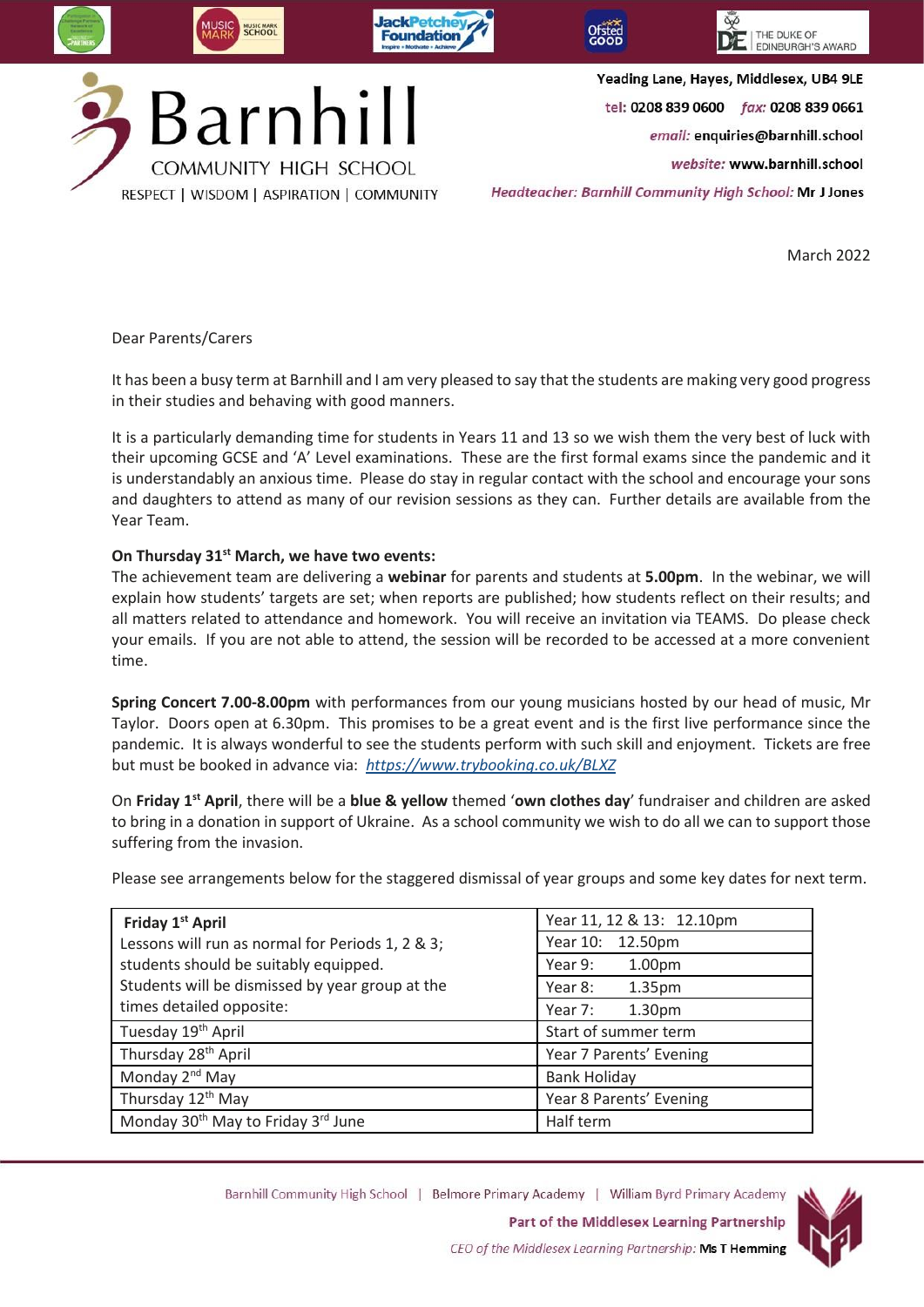

Do look out for our newsletter with a 'round up' of news and [events](https://www.barnhill.hillingdon.sch.uk/news/?pid=3&nid=1) which we will put together during the last week of term. This will be published on our website and sent home via email.

We welcome the views of parents and the community to support our aim in making the school the best that it can be. To this end, we have commissioned an independent **survey** which will be sent out at the start of the Easter holidays. Please look out for the email and link and thank you in advance for your time to complete this.

May I take this opportunity to wish you all a very happy Easter break.

Yours faithfully,

John Jones Headteacher